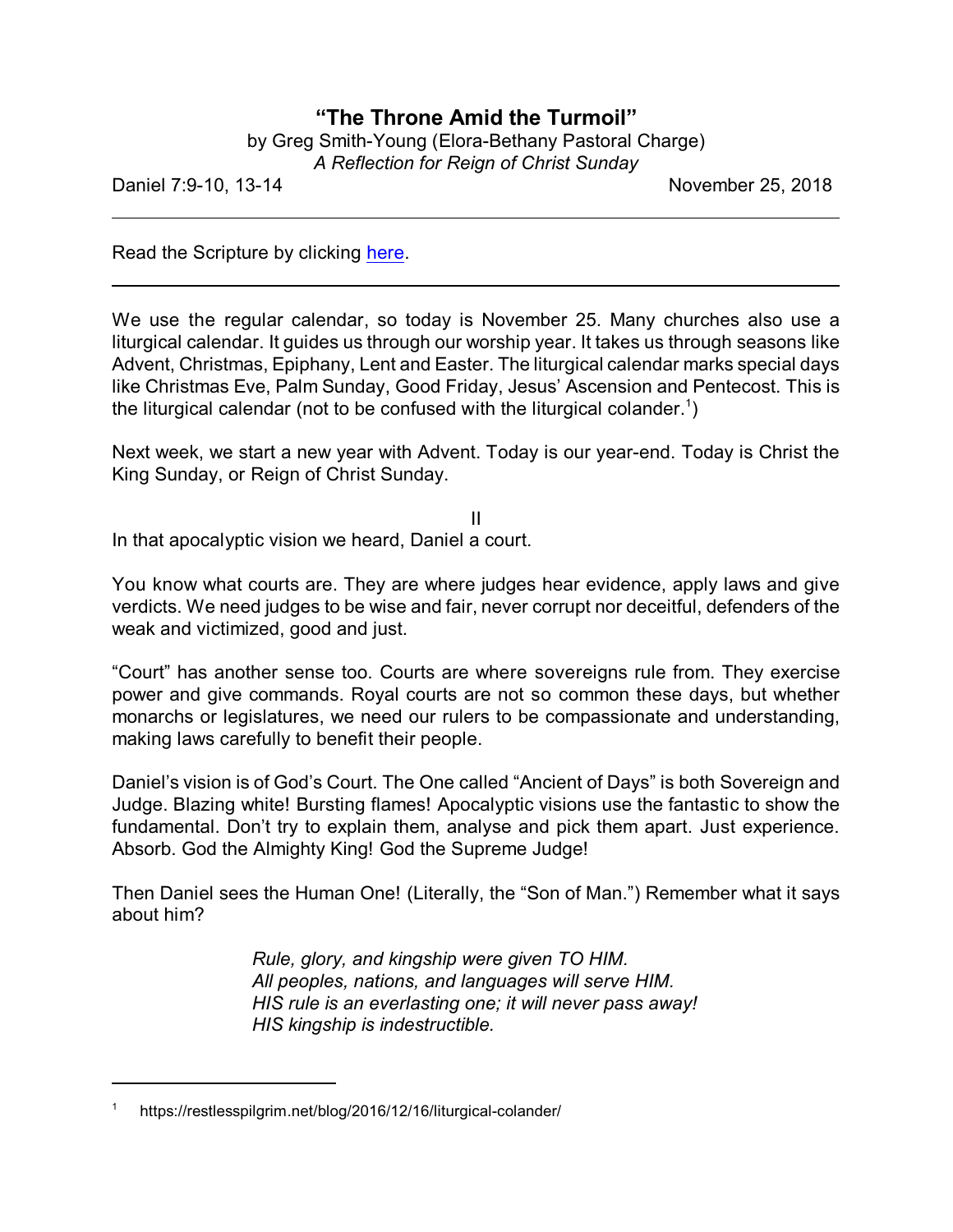This is Jesus! Our Almighty King! Our Supreme Judge!

Often amid much turmoil, we celebrate Jesus Christ.

III

Of all days and seasons in our liturgical calendar, today is the newest.

It was 1925. The world was still reeling from:

- the turmoil of World War I.
- the turmoil of the even deadlier flu pandemic that followed.
- the turmoil of ages-old empires collapsing.
- the turmoil of economic depression.

In the Soviet Union, Christians were being terrorized and murdered. In Italy, Mussolini's fascist dictatorship had just begun. In the United States, tens of thousands of KKK members had just marched in Washington to support white supremacy. In Germany, a politician had just published his memoir, *Mein Kampf*.

Amid all this, Pope Pius XI set aside today, the final Sunday of the worship year, to celebrate Christ's rule. For amid turmoil:

> *Rule, glory, and kingship were given TO HIM. All peoples, nations, and languages will serve HIM. HIS rule is an everlasting one; it will never pass away! HIS kingship is indestructible.*

Jesus Christ!

IV

Jump ahead a decade, to the mid-1930s in Germany. People were leaping aboard the Nazi bandwagon.

Christians were joining the euphoria. Hitler was promising to bring Germany the greatness it deserved. Pro-Nazi so-called "German Christians" were taking overthe church. So-called "Jewish ideas" and clergy who had Jewish ancestry were being expelled. Church leaders were becoming Nazi officials. Worshippers were raising the "Sieg Heil" salute to the Führer.

Other Christians were keeping quiet, hoping to survive the storm.

But a small group refused the safety of silence. They called themselves the "Confessing Church." They rejected the idolatry of nation and race. They joined in a declaration in the city of Barmen. They proclaimed this: Jesus is the world's true ruler.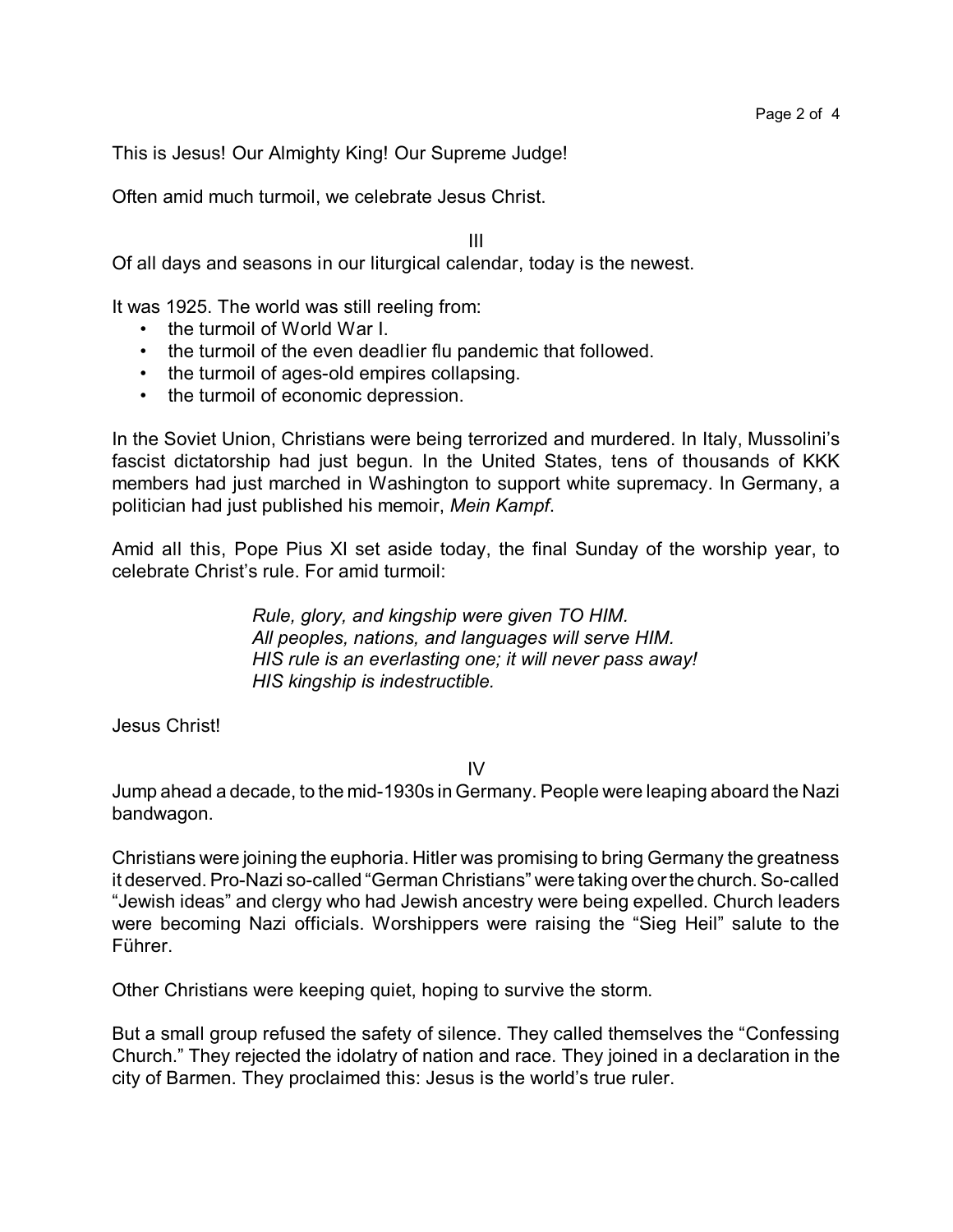No matter what prime ministers say, or premiers insist, or presidents declare . . . no matter what laws parliaments pass . . . no matter what dictators demand . . . their authority is not final. Their rule will pass away. So we respect them when they earn it. We support them when they do well. We always pray for them. But when they do wrong, we can stand against them humbly, lovingly, and with confidence. We know that:

> *Rule, glory, and kingship were given TO HIM. All peoples, nations, and languages will serve HIM. HIS rule is an everlasting one; it will never pass away! HIS kingship is indestructible.*

Jesus Christ!

V

On Wednesday evening, the community hall at the Fergus Sportsplex was packed. We had come to hear Jennifer Hedger and Michael Landsberg. They are sports celebrities, headliners on *TSN: The Sports Network.* They are at the top of their game, and both live with depression and anxiety.

They came to support us. The suicide rate in our county this past year is more than two times higher than the provincial average!

I live with depression and anxiety. I have had this disease since my early twenties. Sometimes I am doing well. Other times. . . . I have very supportive family and friends. I see a counsellor when I need to. I take medication every day. Still, sometimes it rages. When it does, I cannot feel joy. I feel flat. I feel useless and worthless. I am pretty much done. All I can do is get through the day. I can't just pull myself out of it.

I know for some of you this sounds all too familiar. You are not alone.

Here is something else I know. My illness, and any of illnesses we have, they do not rule. Jesus does! Even when I am not prevailing over it, Jesus still has me. Even if I struggle to believe this, it is still true:

> *Rule, glory, and kingship were given TO HIM. All peoples, nations, and languages will serve HIM. HIS rule is an everlasting one; it will never pass away! HIS kingship is indestructible.*

Jesus Christ!